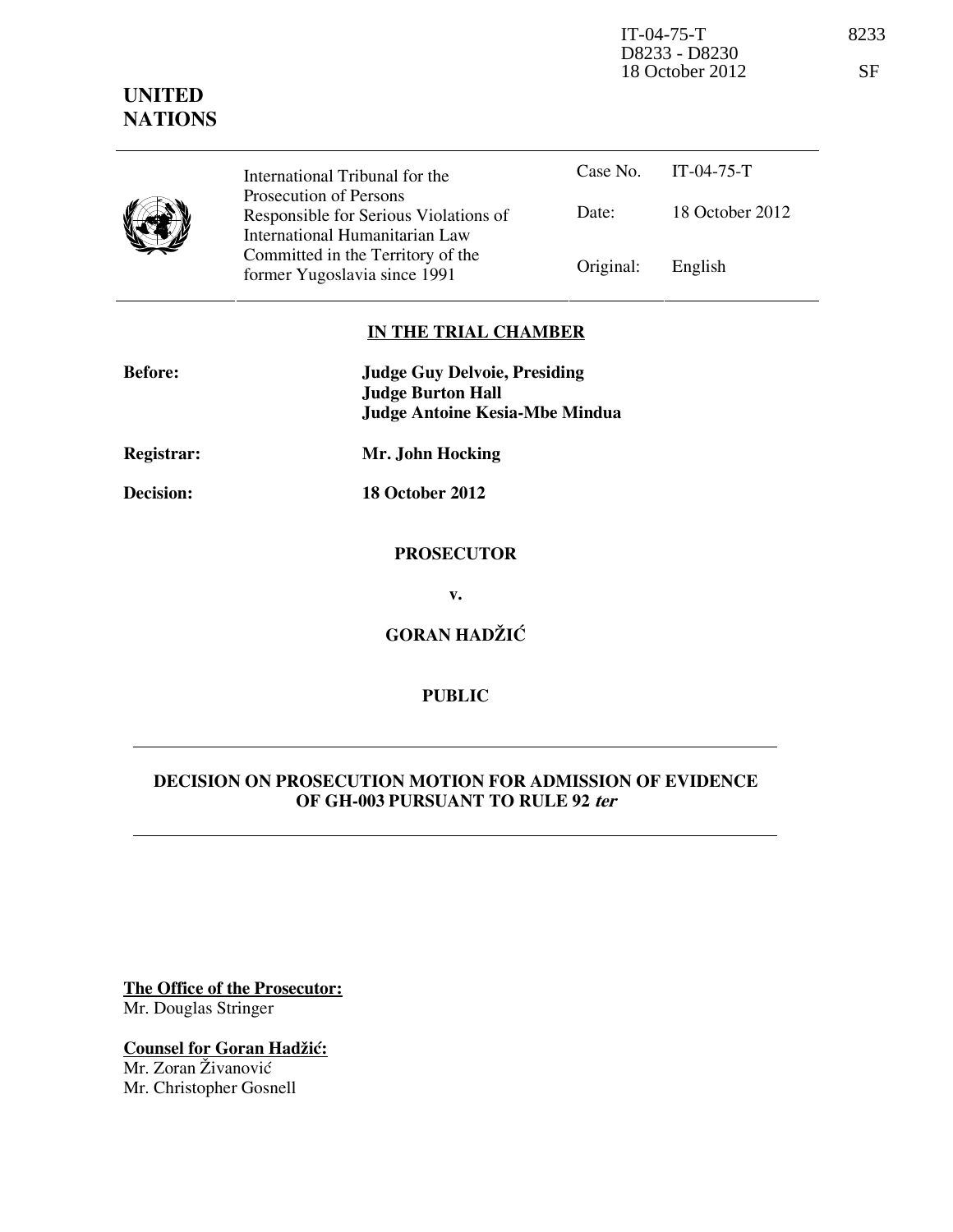1. **THIS TRIAL CHAMBER** of the International Tribunal for the Prosecution of Persons Responsible for Serious Violations of International Humanitarian Law Committed in the Territory of the former Yugoslavia since 1991 ("Tribunal") is seised of the "Prosecution Motion for Admission of Evidence of GH-003 Pursuant to Rule 92 *ter*", filed confidentially with a confidential annex on 1 October 2012 ("Motion").

#### **A. Submissions**

2. In the Motion, the Prosecution requests the admission of the evidence of GH-003 pursuant to Rule 92 *ter* of the Rules of Procedure and Evidence of the Tribunal ("Rules"), arguing that the evidence is probative, relevant, and reliable and meets the requirements for admission under that Rule.<sup>1</sup> The Prosecution submits that admitting the evidence in this manner will enable it to present its case-in-chief in an efficient and expeditious manner, without compromising the fairness of the proceedings.<sup>2</sup> In accordance with the protective measures in effect for GH-003, the Prosecution requests that the Rule 92 *ter* statement be admitted under seal.<sup>3</sup> The Prosecution further requests the admission of 17 associated exhibits that, in its view, form an integral and inseparable part of GH-003's tendered Rule 92 *ter* statement.<sup>4</sup> The Prosecution requests that 12 of these associated exhibits be admitted under seal.<sup>5</sup>

3. The Defence has no submissions on the Motion. $<sup>6</sup>$ </sup>

#### **B. Applicable Law**

4. The main objective of Rule 92 *ter*—entitled "Other Admission of Written Statements and Transcripts"—is to ensure an effective and expeditious trial, while simultaneously ensuring and respecting the rights of the accused, and the jurisprudence of the Tribunal has applied the rule as permitting, by necessary inference,<sup>7</sup> the admission of exhibits where they accompany written statements or transcripts and form an "inseparable and indispensable" part of the evidence.<sup>8</sup> In order

 $\overline{a}$ 

 $<sup>1</sup>$  Motion, paras 1, 6-8.</sup>

<sup>&</sup>lt;sup>2</sup> Motion, paras 1, 4-5, 9.

<sup>&</sup>lt;sup>3</sup> Motion, para. 11.

<sup>4</sup> Motion, paras 1, 10-12.

<sup>5</sup> Motion, para. 11; confidential Annex A.

<sup>6</sup> Email from Defence to Trial Chamber, 15 October 2012.

<sup>7</sup> *Prosecutor v. Stanišić and Župljanin*, Case No. IT-08-91-T, Decision on Prosecution's Motions for Admission of Evidence Pursuant to Rule 92 *ter* (ST012 and ST019), 29 September 2009 (confidential) ("*Stanišić and Župljanin* Decision"), para. 18; *Prosecutor v. Prlić et al.*, Case No. IT-04-74-T, Decision on the Application of Rule 92 *ter* of the Rules, 25 June 2007, p. 2; *Prosecutor v. Delić*, Case No. IT-04-83-T, Decision on Prosecution Motion to Admit Written Witness Statements under Rule 92 *ter*, 27 September 2007, para. 10.

<sup>&</sup>lt;sup>8</sup> Stanišić and Župljanin Decision, para. 18; Prosecutor v. Lukić and Lukić, Case No. IT-98-32/1-T, Decision on Confidential Prosecution Motion for the Admission of Prior Testimony with Associated Exhibits and Written Statements of Witnesses Pursuant to Rule 92 ter, 9 July 2008 ("Lukić and Lukić Decision"), para. 15; *Prosecutor v. Ljubičić*, Case No. IT-00-41-PT, Decision on Prosecution's Motion for Admission of Transcripts Pursuant to Rule 92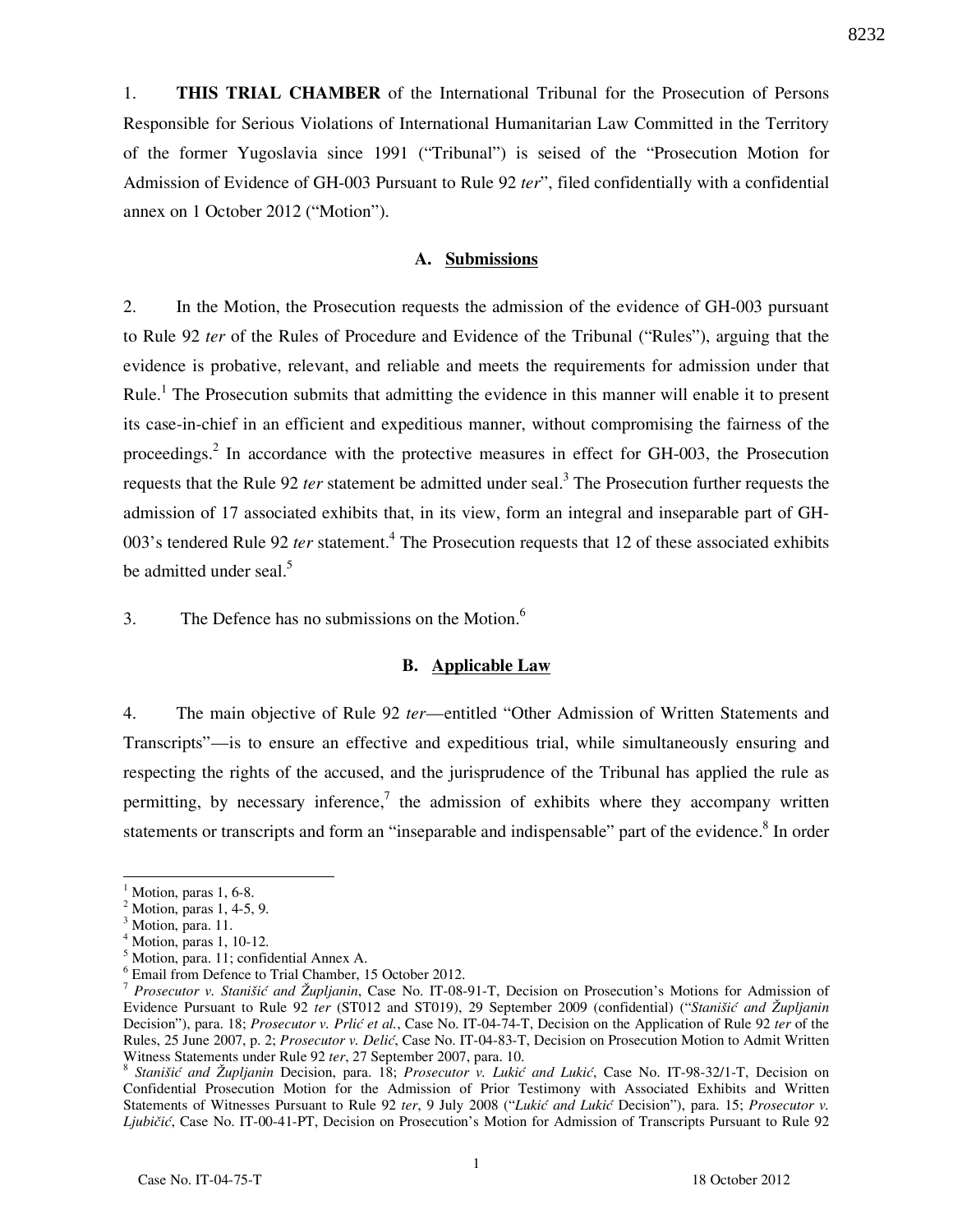to satisfy this requirement, the document must be one without which the witness's testimony would become incomprehensible or of lesser probative value. Moreover, the evidence sought to be admitted, whether a written statement or a transcript of oral testimony, must fulfil the general requirements of admissibility of Rule 89(C): the proposed evidence must be relevant and have probative value. $10$ 

### **C. Discussion**

5. GH-003's proposed Rule 92 *ter* statement contains information about the alleged takeover of Dalj by the Yugoslav People's Army and "local Territorial Defence forces", the alleged arming of Serbs in Dalj, the activities of military and paramilitary formations including the destruction of the Dalj police station, and alleged crimes committed by alleged members of the alleged JCE in the Dalj police buildings, all during the relevant Indictment period. The tendered exhibits are discussed in the Rule 92 *ter* statement. The Trial Chamber finds that the tendered statement and associated exhibits are relevant, have probative value, and are appropriate for admission pursuant to Rules 89(C) and 92 *ter*.

#### **D. Disposition**

6. Accordingly, the Trial Chamber, pursuant to Rules 54, 89(C), and 92 *ter* of the Rules, hereby

(a) **DECIDES** that the evidence of GH-003 is appropriate for admission into evidence; and

 $\overline{a}$ 

*bis* (D) of the Rules, 23 January 2004, p. 3; *Prosecutor v. Đorđević*, Case No. IT-05-87/1-T, Decision on Prosecution's Motion for Admission of Evidence Pursuant to Rule 92 *ter*, 10 February 2009 ("*Dordević* Decision"), para. 5.

<sup>&</sup>lt;sup>9</sup> Stanišić and Župljanin Decision, para. 18; Lukić and Lukić Decision, para. 15; Prosecutor v. Stanišić and Simatović, Case No. IT-03-69-T, Decision on Prosecution's Motion for the Admission of Written Evidence of Witness Slobodan Lazarevi} Pursuant to Rule 92 *ter* with Confidential Annex, 16 May 2008, para. 19; *Prosecutor v. Haraqija and Morina*, Case No. IT-04-84-R77.4, Decision on Prosecution Motion for Admission of Evidence Pursuant to Rule 92 *bis* and/or 92 ter, 2 September 2008 ("Haraqija and Morina Decision"), para. 12; *Đorđević* Decision, para. 5.

<sup>&</sup>lt;sup>10</sup> Stanišić and Župljanin Decision, para. 19; Lukić and Lukić Decision, para. 20; *Đorđević* Decision, para. 6; *Haraqija and Morina* Decision, para. 13.